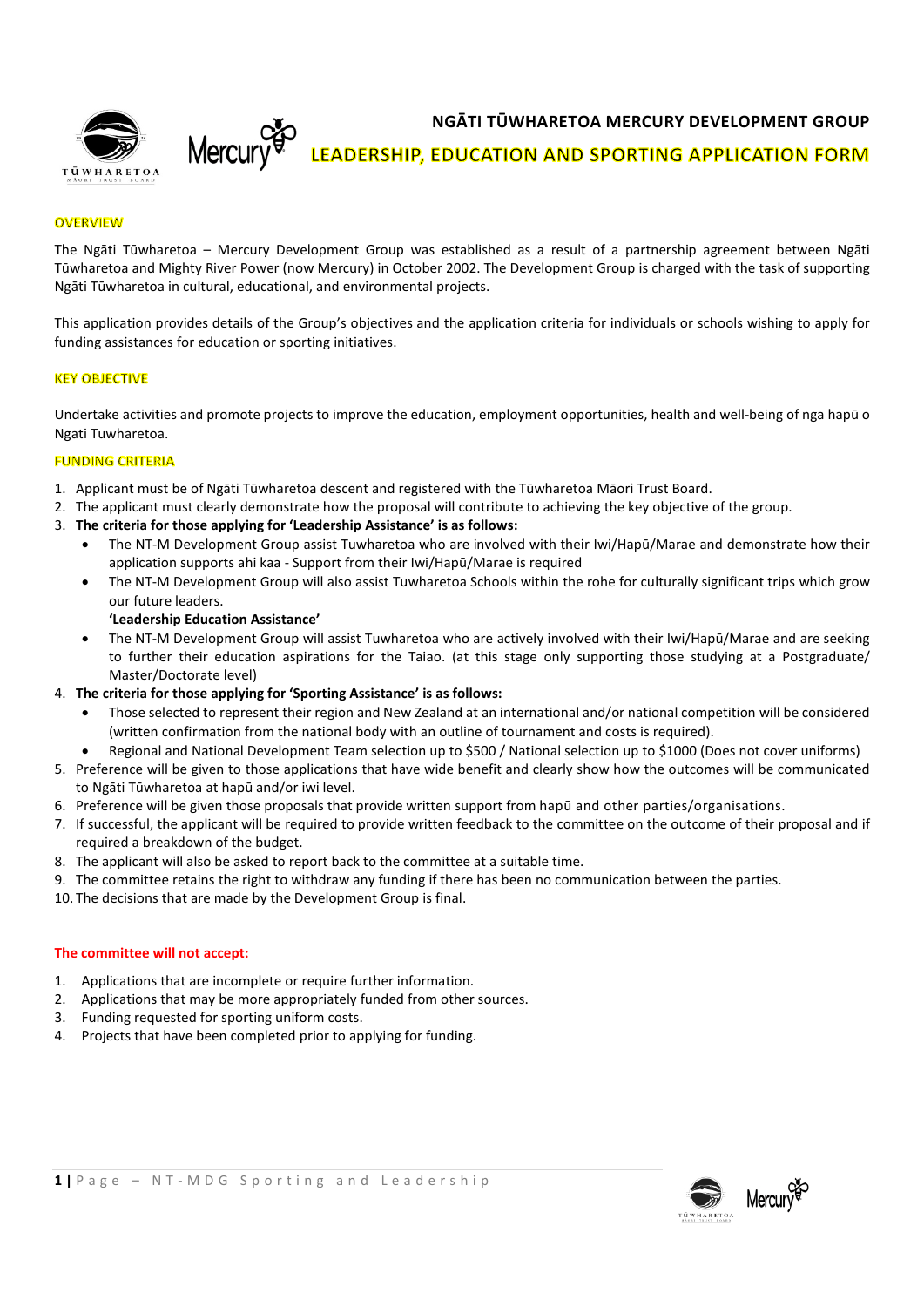

# Ngāti Tūwharetoa - Mercury Development Group Leadership and Sporting Application Form



| <b>Your Details</b>                                                                                                                                                                                                                  |                                                                                              |  |
|--------------------------------------------------------------------------------------------------------------------------------------------------------------------------------------------------------------------------------------|----------------------------------------------------------------------------------------------|--|
| <b>Applicant Name:</b>                                                                                                                                                                                                               | <b>Address:</b>                                                                              |  |
|                                                                                                                                                                                                                                      |                                                                                              |  |
|                                                                                                                                                                                                                                      | <b>Phone Number:</b>                                                                         |  |
|                                                                                                                                                                                                                                      | <b>Email Address:</b>                                                                        |  |
| Bank Account details - (Funding will only be paid into a recognised Bank Account - You must provide a verified deposit slip or<br>statement)                                                                                         |                                                                                              |  |
| The method and timing of payments will be at the discretion of the Ngāti Tūwharetoa Mercury Development Group                                                                                                                        |                                                                                              |  |
|                                                                                                                                                                                                                                      | <b>Confirmation of Registration on the Tüwharetoa Māori Trust Board Beneficiary Database</b> |  |
| Beneficiary Number - If you are an individual applying for assistance, please provide your Tūwharetoa Māori Trust Board beneficiary<br>number below - Applications will not be considered unless you are registered on the database) |                                                                                              |  |
| <b>Beneficiary Number</b>                                                                                                                                                                                                            |                                                                                              |  |
|                                                                                                                                                                                                                                      |                                                                                              |  |
|                                                                                                                                                                                                                                      |                                                                                              |  |
| <b>Proposal Details</b>                                                                                                                                                                                                              |                                                                                              |  |
| <b>O</b> Leadership Assistance<br><b>Tick appropriate box:</b>                                                                                                                                                                       | <b>O</b> Sporting Assistance                                                                 |  |
| <b>Title of Proposal:</b>                                                                                                                                                                                                            |                                                                                              |  |
|                                                                                                                                                                                                                                      |                                                                                              |  |
|                                                                                                                                                                                                                                      |                                                                                              |  |
| <b>Purpose of Proposal:</b>                                                                                                                                                                                                          |                                                                                              |  |
|                                                                                                                                                                                                                                      |                                                                                              |  |
|                                                                                                                                                                                                                                      |                                                                                              |  |
|                                                                                                                                                                                                                                      |                                                                                              |  |
|                                                                                                                                                                                                                                      |                                                                                              |  |
| Describe how your proposal meets the groups objectives: (Please describe the objectives of your project and how these<br>correspond with the objectives of the Development Group.)                                                   |                                                                                              |  |
|                                                                                                                                                                                                                                      |                                                                                              |  |
|                                                                                                                                                                                                                                      |                                                                                              |  |
| Benefits: (In a brief outline list the benefits useful in terms of future career goals and personal development)                                                                                                                     |                                                                                              |  |
|                                                                                                                                                                                                                                      |                                                                                              |  |
|                                                                                                                                                                                                                                      |                                                                                              |  |
|                                                                                                                                                                                                                                      |                                                                                              |  |

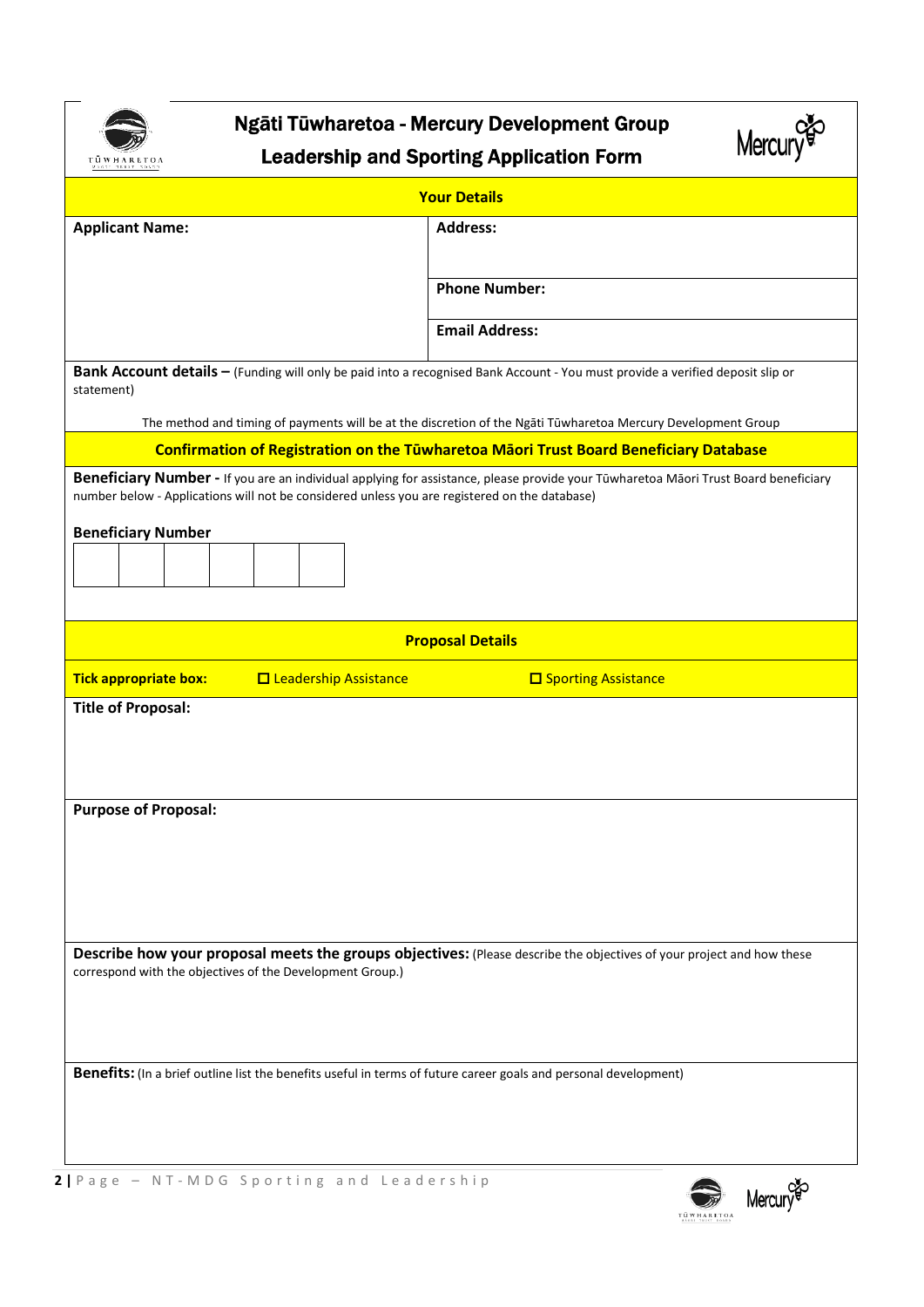**Expected Timeframes:** (When will the activity or course start and finish).

**Support and Funding:** (List any other groups or organisations that support your proposal along with funding)

#### **Cost(s)**

| <b>Your Contribution</b>                          |  |
|---------------------------------------------------|--|
| <b>Financial support from other organisations</b> |  |
| <b>Amount sought from NTMDG</b>                   |  |

**How do you remain connected to Tūwharetoa:** (Community service, Iwi Support, wānanga program)

**Additional Information:** (Is this a continuation of previous undertakings or is it a new endeavour)

**If you are applying to participate in a sports event or to attend a course related to one of our strategies**

Please attach confirmation of sports representation OR enrolment and a summary of course fees from the course provider.

**Is it a National or International event?** 

**Who is the provider?** 

**What is that you are attending?** 

**Signatures** 

In signing this you confirm that:

- 1. The information contained in this application is true and correct.
- 2. Should funding be approved, you accept it on the understanding that your success may be used for publicity purposes.
- 3. Should funding be approved, you accept it on the understanding that when speaking publicly you are expected to acknowledge the Ngāti Tūwharetoa – Mercury Development Group.

Applicant Signature: Date**:**